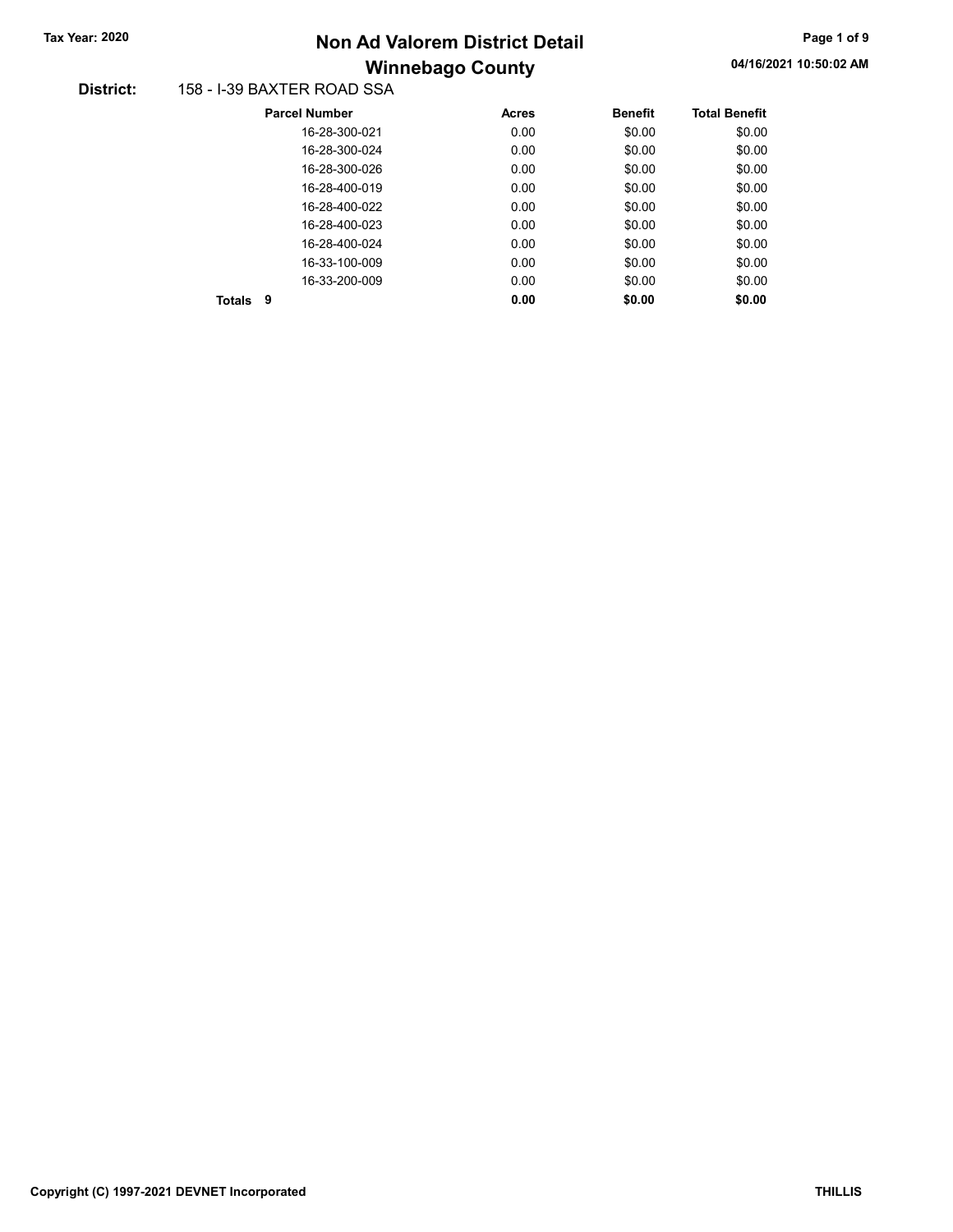# Winnebago County Tax Year: 2020 **Non Ad Valorem District Detail** Tax Year: 2020 Page 2 of 9

#### District: 176 - LOVES PARK MAINT SSA 6

|                     | <b>Parcel Number</b> | <b>Acres</b> | <b>Benefit</b> | <b>Total Benefit</b> |
|---------------------|----------------------|--------------|----------------|----------------------|
|                     | 12-01-151-014        | 0.00         | \$0.00         | \$0.00               |
|                     | 12-01-151-015        | 0.00         | \$0.00         | \$0.00               |
|                     | 12-01-151-017        | 0.00         | \$0.00         | \$0.00               |
|                     | 12-01-151-018        | 0.00         | \$0.00         | \$0.00               |
|                     | 12-01-151-019        | 0.00         | \$0.00         | \$0.00               |
|                     | 12-02-226-009        | 0.00         | \$0.00         | \$0.00               |
|                     | 12-02-226-010        | 0.00         | \$0.00         | \$0.00               |
|                     | 12-02-226-011        | 0.00         | \$0.00         | \$0.00               |
|                     | 12-02-226-012        | 0.00         | \$0.00         | \$0.00               |
|                     | 12-02-226-013        | 0.00         | \$0.00         | \$0.00               |
|                     | 12-02-226-014        | 0.00         | \$0.00         | \$0.00               |
|                     | 12-02-226-015        | 0.00         | \$0.00         | \$0.00               |
| 12<br><b>Totals</b> |                      | 0.00         | \$0.00         | \$0.00               |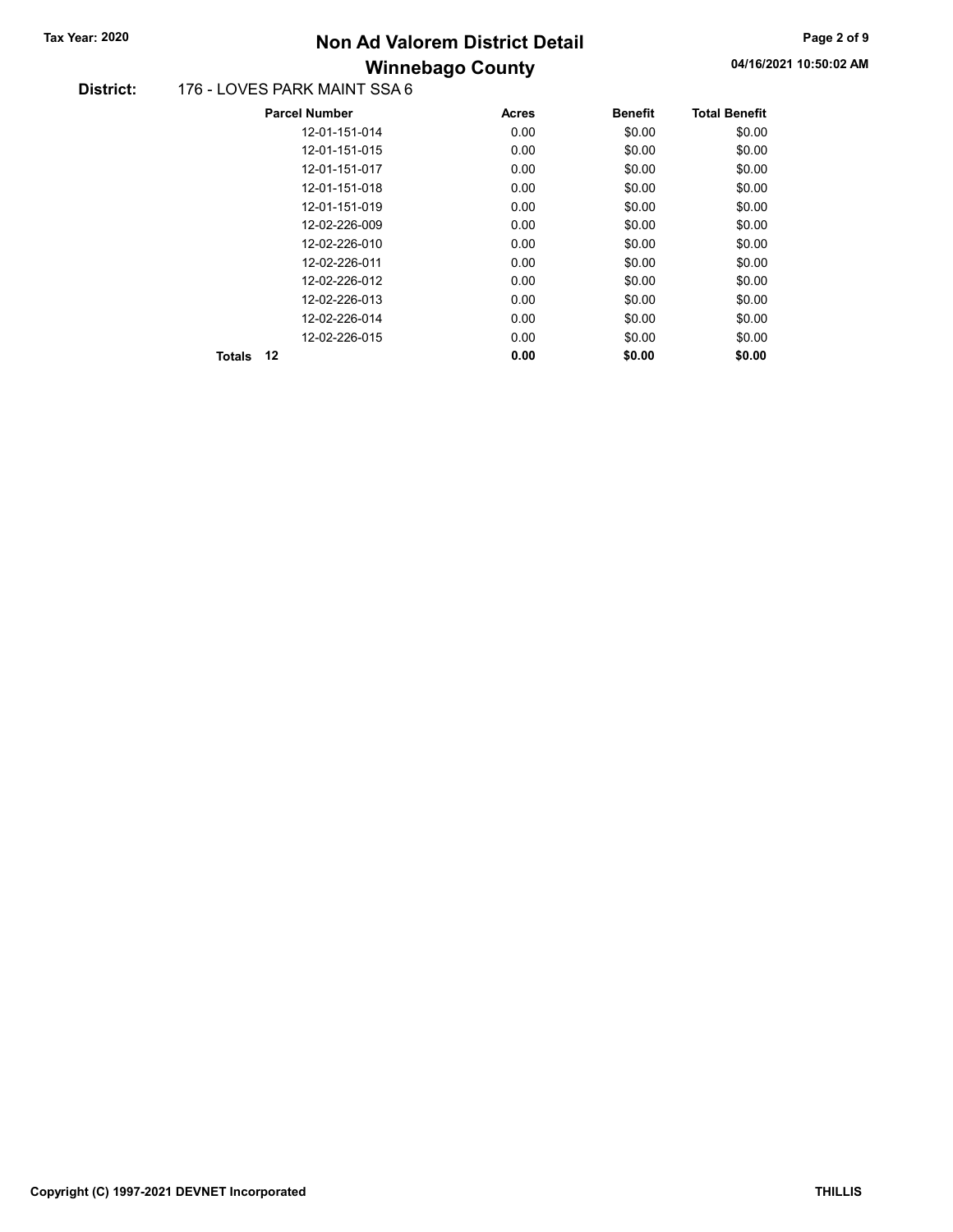## Winnebago County Tax Year: 2020 **Non Ad Valorem District Detail** Tax Year: 2020 Page 3 of 9

#### District: 155 - PERRYVILLE ROAD SSA

| <b>Parcel Number</b> | <b>Acres</b> | <b>Benefit</b> | <b>Total Benefit</b> |
|----------------------|--------------|----------------|----------------------|
| 08-34-408-003        | 0.00         | \$664.52       | \$664.52             |
| 08-34-408-004        | 0.00         | \$662.44       | \$662.43             |
| 08-34-452-017        | 0.00         | \$1,018.44     | \$1,018.44           |
| 08-34-452-018        | 0.00         | \$804.14       | \$804.13             |
| 08-34-452-019        | 0.00         | \$622.04       | \$622.03             |
| 08-34-454-005        | 0.00         | \$5,157.30     | \$5,157.30           |
| 08-34-456-001        | 0.00         | \$444.06       | \$444.05             |
| 08-34-456-002        | 0.00         | \$488.22       | \$488.21             |
| 08-34-456-003        | 0.00         | \$652.92       | \$652.91             |
| 08-34-476-010        | 0.00         | \$4,034.42     | \$4,034.41           |
| 08-34-476-011        | 0.00         | \$456.92       | \$456.92             |
| 08-34-477-004        | 0.00         | \$702.76       | \$702.76             |
| 08-34-477-005        | 0.00         | \$717.10       | \$717.10             |
| 08-34-477-006        | 0.00         | \$743.48       | \$743.47             |
| 12-03-202-001        | 0.00         | \$949.80       | \$949.79             |
| 12-03-202-006        | 0.00         | \$519.28       | \$519.28             |
| 12-03-204-009        | 0.00         | \$1,111.42     | \$1,111.41           |
| 12-03-204-011        | 0.00         | \$2,662.98     | \$2,662.98           |
| 12-03-204-012        | 0.00         | \$1,655.50     | \$1,655.49           |
| 12-03-209-002        | 0.00         | \$603.18       | \$603.18             |
| 12-03-210-001        | 0.00         | \$235.60       | \$235.59             |
| 12-03-210-002        | 0.00         | \$365.36       | \$365.35             |
| 12-03-227-013        | 0.00         | \$759.32       | \$759.31             |
| 12-03-227-017        | 0.00         | \$2,325.66     | \$2,325.66           |
| 12-03-228-003        | 0.00         | \$72.28        | \$72.28              |
| 25                   | 0.00         | \$28,429.14    | \$28,429.00          |
|                      |              |                |                      |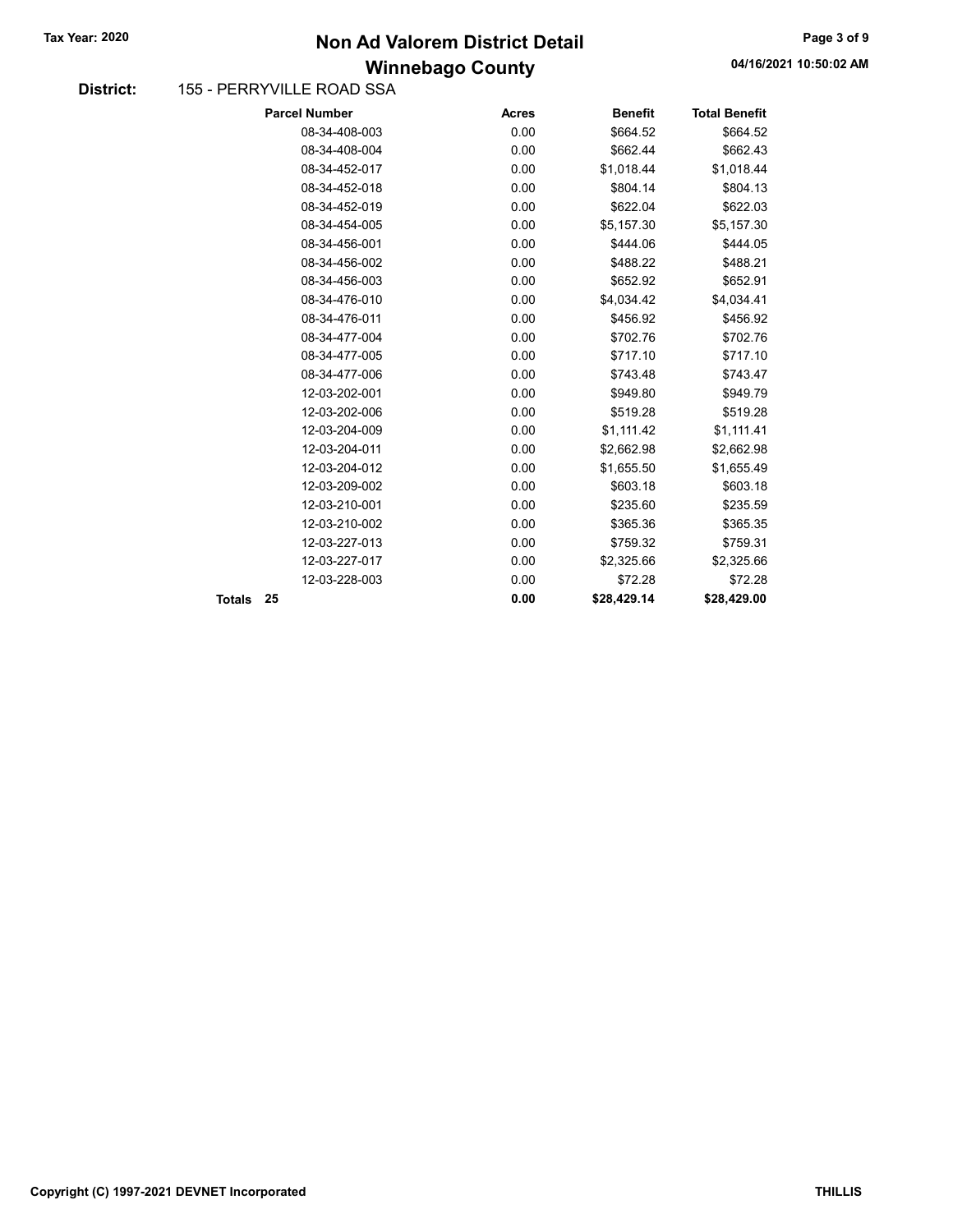# Winnebago County Tax Year: 2020 **Non Ad Valorem District Detail** Tax Year: 2020 Page 4 of 9

#### District: 170 - SOUTH BELOIT SSA 6

| <b>Parcel Number</b> | <b>Acres</b> | <b>Benefit</b> | <b>Total Benefit</b> |
|----------------------|--------------|----------------|----------------------|
| 04-05-258-025        | 0.00         | \$564.14       | \$564.14             |
| 04-05-260-001        | 0.00         | \$0.00         | \$0.00               |
| 04-05-260-002        | 0.00         | \$0.00         | \$0.00               |
| 04-05-260-003        | 0.00         | \$470.58       | \$470.58             |
| 04-05-260-004        | 0.00         | \$0.00         | \$0.00               |
| 04-05-260-005        | 0.00         | \$502.78       | \$502.77             |
| 04-05-260-006        | 0.00         | \$1,068.62     | \$1,068.61           |
| 04-05-260-018        | 0.00         | \$1,124.24     | \$1,124.23           |
| 8<br>Totals          | 0.00         | \$3,730.36     | \$3.730.33           |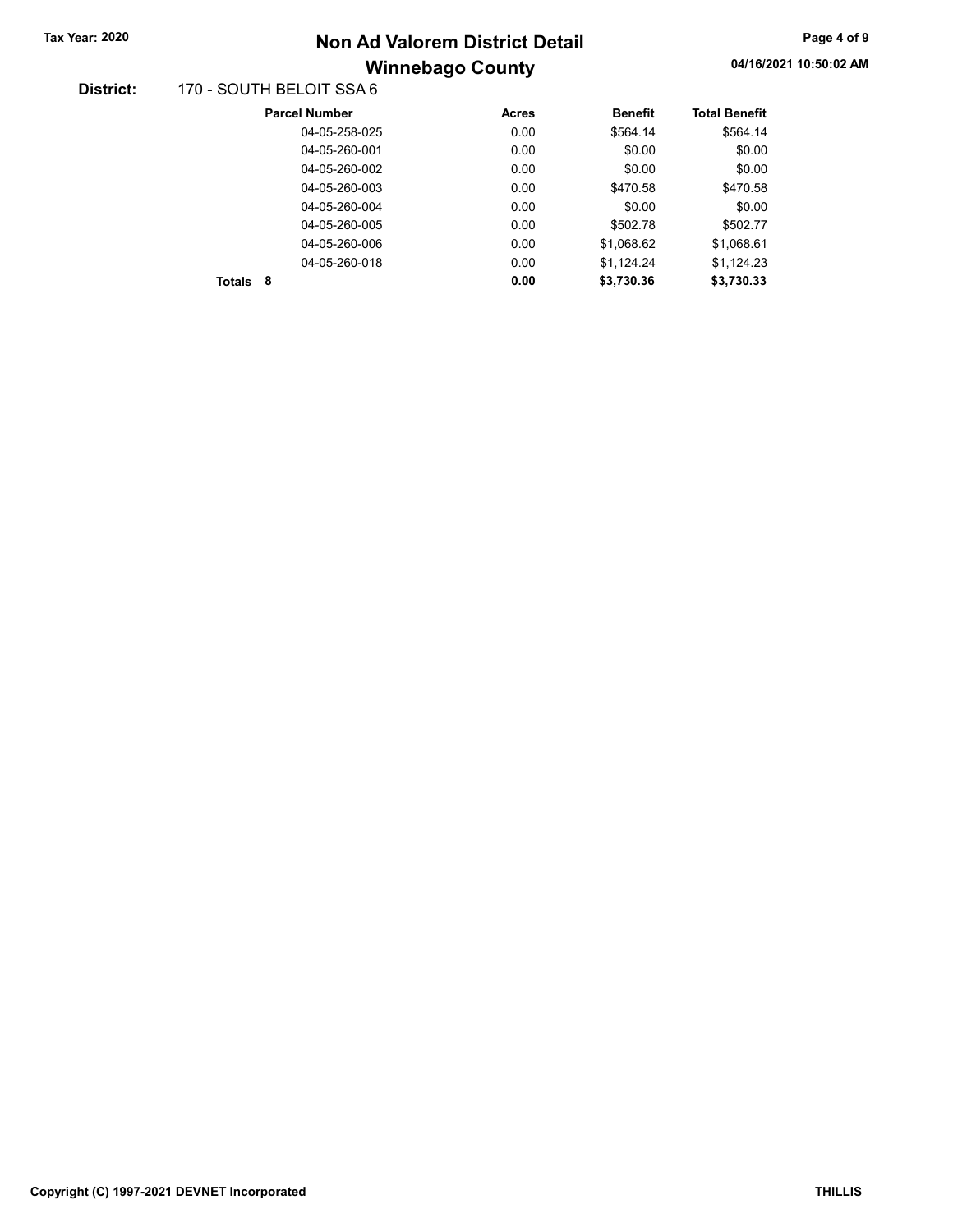## Winnebago County Tax Year: 2020 **Non Ad Valorem District Detail** Tax Year: 2020 Page 5 of 9

#### District: 171 - SOUTH BELOIT SSA 7

| <b>Parcel Number</b> |               | <b>Acres</b> | <b>Benefit</b> | <b>Total Benefit</b> |
|----------------------|---------------|--------------|----------------|----------------------|
|                      | 04-05-303-002 | 0.00         | \$0.00         | \$0.00               |
|                      | 04-05-303-003 | 0.00         | \$0.00         | \$0.00               |
|                      | 04-05-303-004 | 0.00         | \$489.10       | \$489.10             |
|                      | 04-05-303-005 | 0.00         | \$988.70       | \$988.70             |
|                      | 04-05-303-006 | 0.00         | \$783.28       | \$783.28             |
|                      | 04-05-303-007 | 0.00         | \$0.00         | \$0.00               |
|                      | 04-05-303-008 | 0.00         | \$0.00         | \$0.00               |
|                      | 04-05-303-009 | 0.00         | \$618.72       | \$618.72             |
|                      | 04-05-303-010 | 0.00         | \$500.60       | \$500.60             |
|                      | 04-06-428-006 | 0.00         | \$481.40       | \$481.39             |
|                      | 04-06-428-007 | 0.00         | \$496.02       | \$496.02             |
|                      | 04-06-428-008 | 0.00         | \$0.00         | \$0.00               |
|                      | 04-06-428-009 | 0.00         | \$0.00         | \$0.00               |
|                      | 04-06-428-010 | 0.00         | \$496.48       | \$496.47             |
|                      | 04-06-428-011 | 0.00         | \$0.00         | \$0.00               |
|                      | 04-06-428-012 | 0.00         | \$550.18       | \$550.18             |
|                      | 04-06-428-013 | 0.00         | \$0.00         | \$0.00               |
| 17<br>Totals         |               | 0.00         | \$5,404.48     | \$5,404.46           |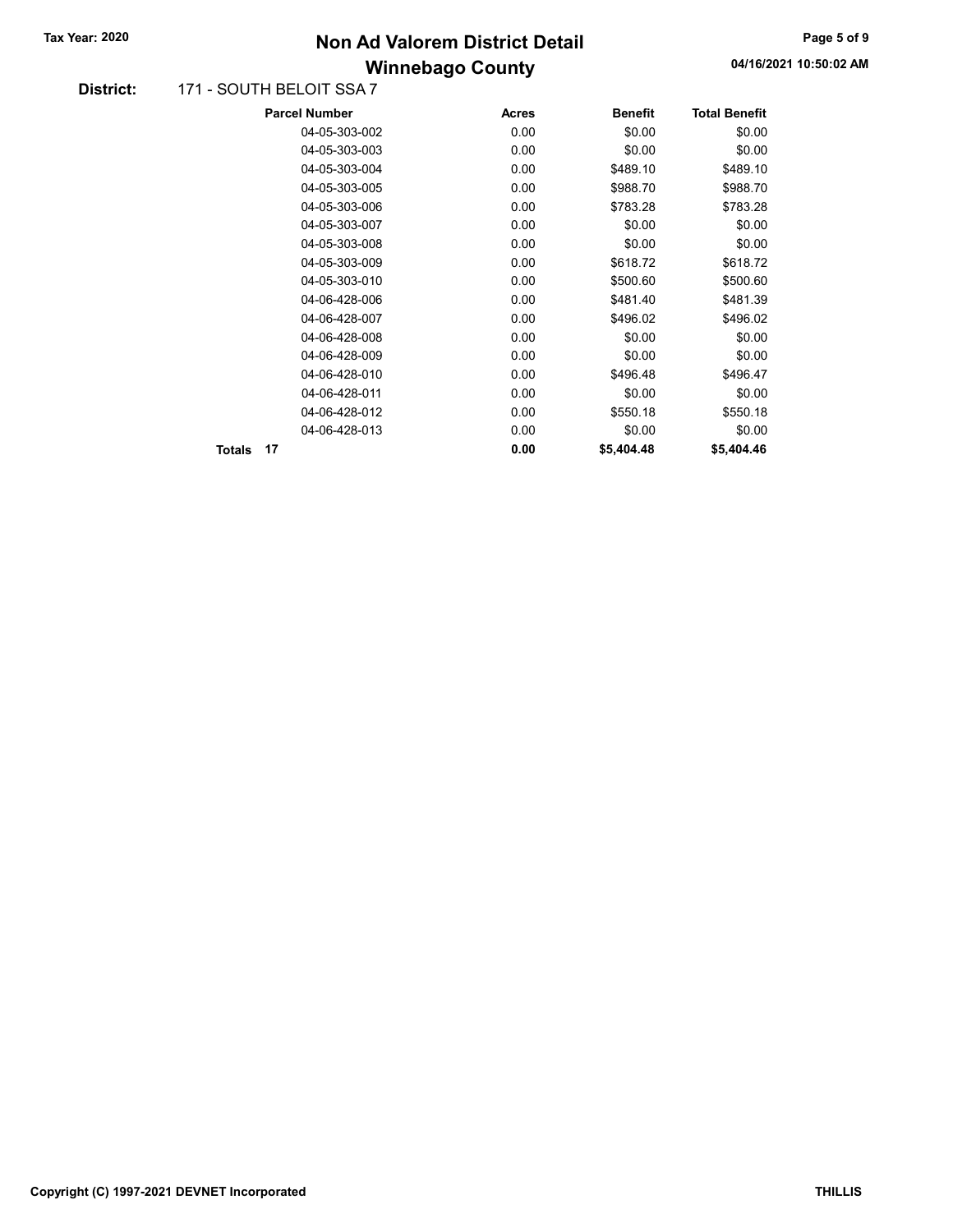### Winnebago County Tax Year: 2020 **Non Ad Valorem District Detail** Tax Year: 2020 Page 6 of 9

#### District: 172 - SOUTH BELOIT SSA 8

| Parcel Number | <b>Acres</b> | <b>Benefit</b> | <b>Total Benefit</b> |
|---------------|--------------|----------------|----------------------|
| 04-05-304-003 | 0.00         | \$628.10       | \$628.10             |
| 04-05-304-004 | 0.00         | \$608.24       | \$608.24             |
| 04-05-306-002 | 0.00         | \$1,071.98     | \$1,071.98           |
| 04-05-306-003 | 0.00         | \$589.78       | \$589.78             |
| 04-05-306-004 | 0.00         | \$512.70       | \$512.70             |
| 04-05-306-005 | 0.00         | \$510.10       | \$510.10             |
| 04-05-306-006 | 0.00         | \$503.58       | \$503.58             |
| 04-05-306-007 | 0.00         | \$0.00         | \$0.00               |
| 04-05-306-008 | 0.00         | \$0.00         | \$0.00               |
| 04-05-306-009 | 0.00         | \$0.00         | \$0.00               |
| 04-05-306-010 | 0.00         | \$0.00         | \$0.00               |
| 04-05-306-011 | 0.00         | \$0.00         | \$0.00               |
| 04-05-306-012 | 0.00         | \$0.00         | \$0.00               |
| 04-05-306-013 | 0.00         | \$0.00         | \$0.00               |
| 04-05-306-014 | 0.00         | \$504.90       | \$504.90             |
| 04-05-306-015 | 0.00         | \$513.60       | \$513.60             |
| 04-05-306-016 | 0.00         | \$0.00         | \$0.00               |
| 04-05-306-017 | 0.00         | \$0.00         | \$0.00               |
| 04-05-306-018 | 0.00         | \$441.98       | \$441.98             |
| 04-05-306-019 | 0.00         | \$431.72       | \$431.72             |
| 04-05-306-020 | 0.00         | \$577.16       | \$577.16             |
| 04-05-307-001 | 0.00         | \$660.80       | \$660.80             |
| 04-05-307-002 | 0.00         | \$0.00         | \$0.00               |
| 04-05-307-014 | 0.00         | \$0.00         | \$0.00               |
| 04-05-307-016 | 0.00         | \$0.00         | \$0.00               |
| 04-05-307-017 | 0.00         | \$327.52       | \$327.52             |
| 04-05-351-001 | 0.00         | \$661.24       | \$661.23             |
| 04-05-351-010 | 0.00         | \$692.30       | \$692.30             |
| 04-05-351-015 | 0.00         | \$551.28       | \$551.27             |
| 04-05-351-016 | 0.00         | \$521.04       | \$521.03             |
| 04-05-351-017 | 0.00         | \$498.62       | \$498.62             |
| 04-05-351-018 | 0.00         | \$506.00       | \$506.00             |
| 04-05-351-020 | 0.00         | \$0.00         | \$0.00               |
| 04-05-351-021 | 0.00         | \$0.00         | \$0.00               |
| 04-05-351-022 | 0.00         | \$482.30       | \$482.30             |
| 04-05-351-023 | 0.00         | \$511.30       | \$511.29             |
| 04-05-351-024 | 0.00         | \$544.14       | \$544.14             |
| 04-05-352-001 | 0.00         | \$0.00         | \$0.00               |
| 04-05-352-005 | 0.00         | \$0.00         | \$0.00               |
| 04-05-352-006 | 0.00         | \$604.08       | \$604.08             |
| 04-05-352-007 | 0.00         | \$762.10       | \$762.10             |
| 04-05-352-008 | 0.00         | \$488.98       | \$488.97             |
| 04-05-352-009 | 0.00         | \$517.40       | \$517.39             |
| 04-05-352-010 | 0.00         | \$0.00         | \$0.00               |
| 04-05-352-011 | 0.00         | \$0.00         | \$0.00               |
| 04-05-352-012 | 0.00         | \$434.00       | \$434.00             |
| 04-05-352-013 | 0.00         | \$488.16       | \$488.15             |
| 04-05-352-014 | 0.00         | \$510.00       | \$510.00             |
| 04-05-352-015 | 0.00         | \$446.78       | \$446.78             |
| 04-05-352-016 | 0.00         | \$524.22       | \$524.22             |
| 04-05-352-017 | 0.00         | \$0.00         | \$0.00               |
| 04-05-353-001 | 0.00         | \$493.22       | \$493.22             |
| 04-05-353-002 | 0.00         | \$584.48       | \$584.48             |
| 04-05-353-003 | 0.00         | \$402.80       | \$402.80             |
| 04-05-353-004 | 0.00         | \$635.00       | \$635.00             |
| 04-05-353-005 | 0.00         | \$530.30       | \$530.30             |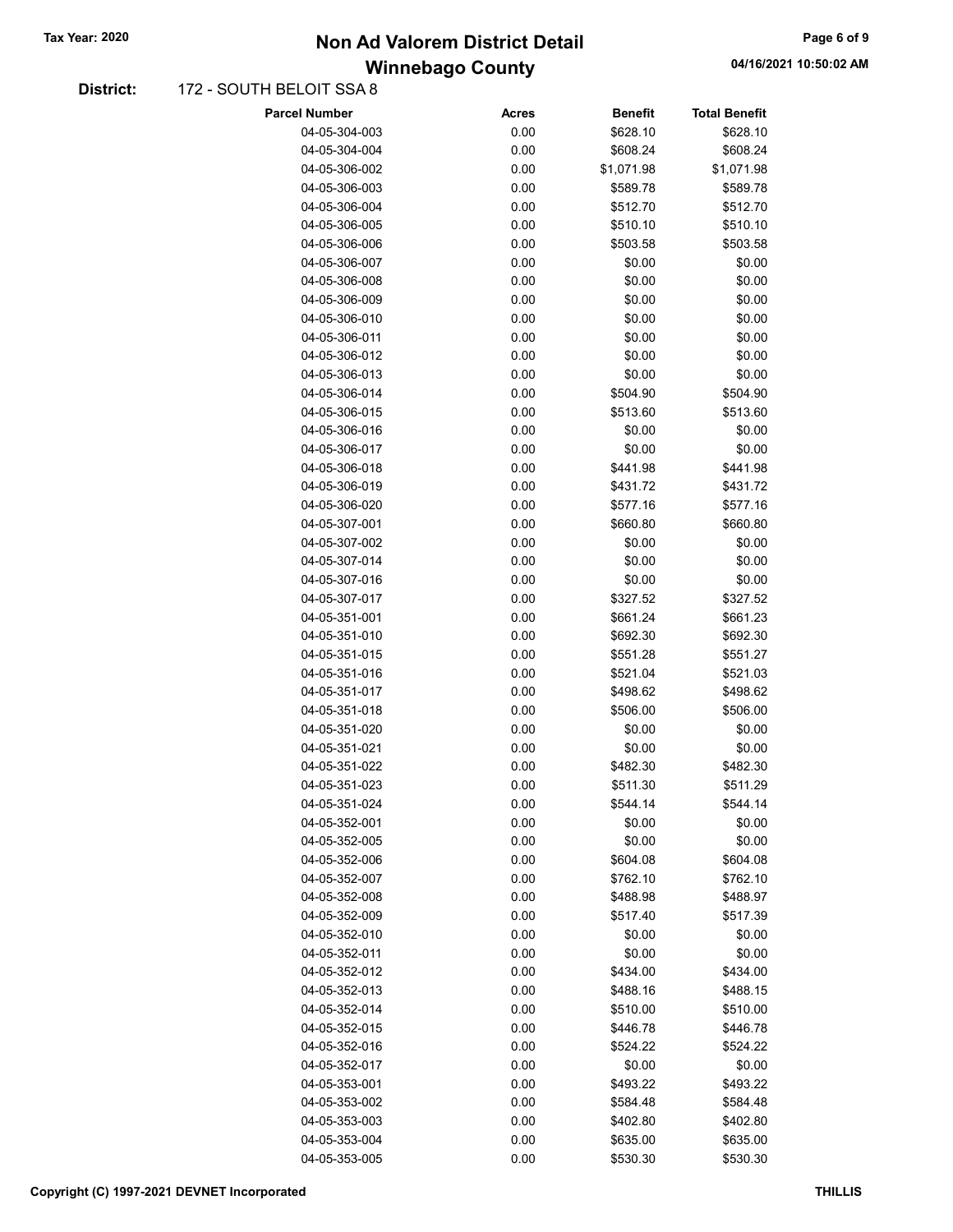### Winnebago County Tax Year: 2020 **Non Ad Valorem District Detail** Tax Year: 2020 Page 7 of 9

#### District: 172 - SOUTH BELOIT SSA 8

|               |    | <b>Parcel Number</b> | <b>Acres</b> | <b>Benefit</b> | <b>Total Benefit</b> |
|---------------|----|----------------------|--------------|----------------|----------------------|
|               |    | 04-05-353-006        | 0.00         | \$618.26       | \$618.26             |
|               |    | 04-05-353-007        | 0.00         | \$0.00         | \$0.00               |
|               |    | 04-05-353-008        | 0.00         | \$0.00         | \$0.00               |
|               |    | 04-05-353-009        | 0.00         | \$611.46       | \$611.46             |
|               |    | 04-05-354-001        | 0.00         | \$0.00         | \$0.00               |
|               |    | 04-05-354-002        | 0.00         | \$513.88       | \$513.88             |
|               |    | 04-05-354-003        | 0.00         | \$508.26       | \$508.26             |
|               |    | 04-05-354-004        | 0.00         | \$539.14       | \$539.13             |
|               |    | 04-05-354-005        | 0.00         | \$528.04       | \$528.04             |
|               |    | 04-05-354-006        | 0.00         | \$481.10       | \$481.10             |
|               |    | 04-05-354-007        | 0.00         | \$496.18       | \$496.17             |
|               |    | 04-05-354-008        | 0.00         | \$0.00         | \$0.00               |
|               |    | 04-05-354-009        | 0.00         | \$502.38       | \$502.37             |
|               |    | 04-05-354-010        | 0.00         | \$604.70       | \$604.70             |
|               |    | 04-05-354-011        | 0.00         | \$0.00         | \$0.00               |
|               |    | 04-05-354-012        | 0.00         | \$402.60       | \$402.60             |
|               |    | 04-05-354-013        | 0.00         | \$508.88       | \$508.88             |
|               |    | 04-05-354-014        | 0.00         | \$426.50       | \$426.50             |
|               |    | 04-05-354-015        | 0.00         | \$466.38       | \$466.38             |
|               |    | 04-05-355-002        | 0.00         | \$572.42       | \$572.41             |
|               |    | 04-05-355-003        | 0.00         | \$0.00         | \$0.00               |
|               |    | 04-05-355-004        | 0.00         | \$523.78       | \$523.78             |
|               |    | 04-05-357-001        | 0.00         | \$447.50       | \$447.50             |
|               |    | 04-05-357-002        | 0.00         | \$687.10       | \$687.09             |
|               |    | 04-05-357-003        | 0.00         | \$0.00         | \$0.00               |
|               |    | 04-05-357-006        | 0.00         | \$0.00         | \$0.00               |
|               |    | 04-05-357-007        | 0.00         | \$0.00         | \$0.00               |
|               |    | 04-05-357-014        | 0.00         | \$0.00         | \$0.00               |
| <b>Totals</b> | 84 |                      | 0.00         | \$29,710.46    | \$29,710.34          |
|               |    |                      |              |                |                      |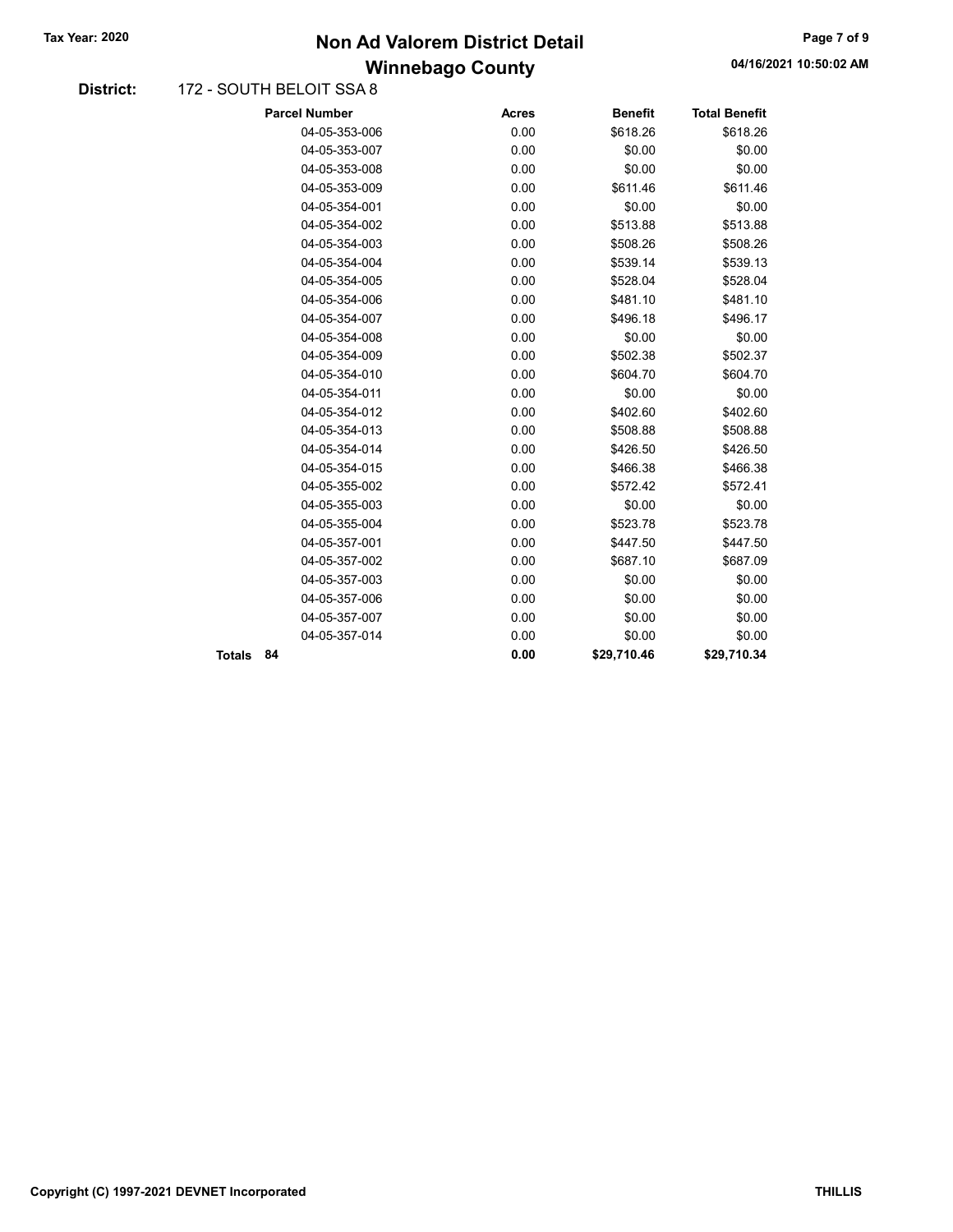# Winnebago County Tax Year: 2020 **Non Ad Valorem District Detail** Tax Year: 2020 Page 8 of 9

#### District: 173 - SOUTH BELOIT SSA 9

|              | <b>Parcel Number</b> | <b>Acres</b> | <b>Benefit</b> | <b>Total Benefit</b> |
|--------------|----------------------|--------------|----------------|----------------------|
|              | 04-05-329-020        | 0.00         | \$542.90       | \$542.89             |
|              | 04-05-329-021        | 0.00         | \$513.66       | \$513.65             |
|              | 04-05-329-022        | 0.00         | \$452.40       | \$452.39             |
|              | 04-05-329-023        | 0.00         | \$489.94       | \$489.93             |
|              | 04-05-329-024        | 0.00         | \$0.00         | \$0.00               |
|              | 04-05-329-025        | 0.00         | \$0.00         | \$0.00               |
|              | 04-05-332-006        | 0.00         | \$0.00         | \$0.00               |
|              | 04-05-332-007        | 0.00         | \$594.28       | \$594.28             |
|              | 04-05-333-001        | 0.00         | \$0.00         | \$0.00               |
|              | 04-05-376-007        | 0.00         | \$450.78       | \$450.78             |
|              | 04-05-376-010        | 0.00         | \$0.00         | \$0.00               |
|              | 04-05-376-011        | 0.00         | \$0.00         | \$0.00               |
|              | 04-05-376-031        | 0.00         | \$104.44       | \$104.43             |
| 13<br>Totals |                      | 0.00         | \$3.148.40     | \$3.148.35           |